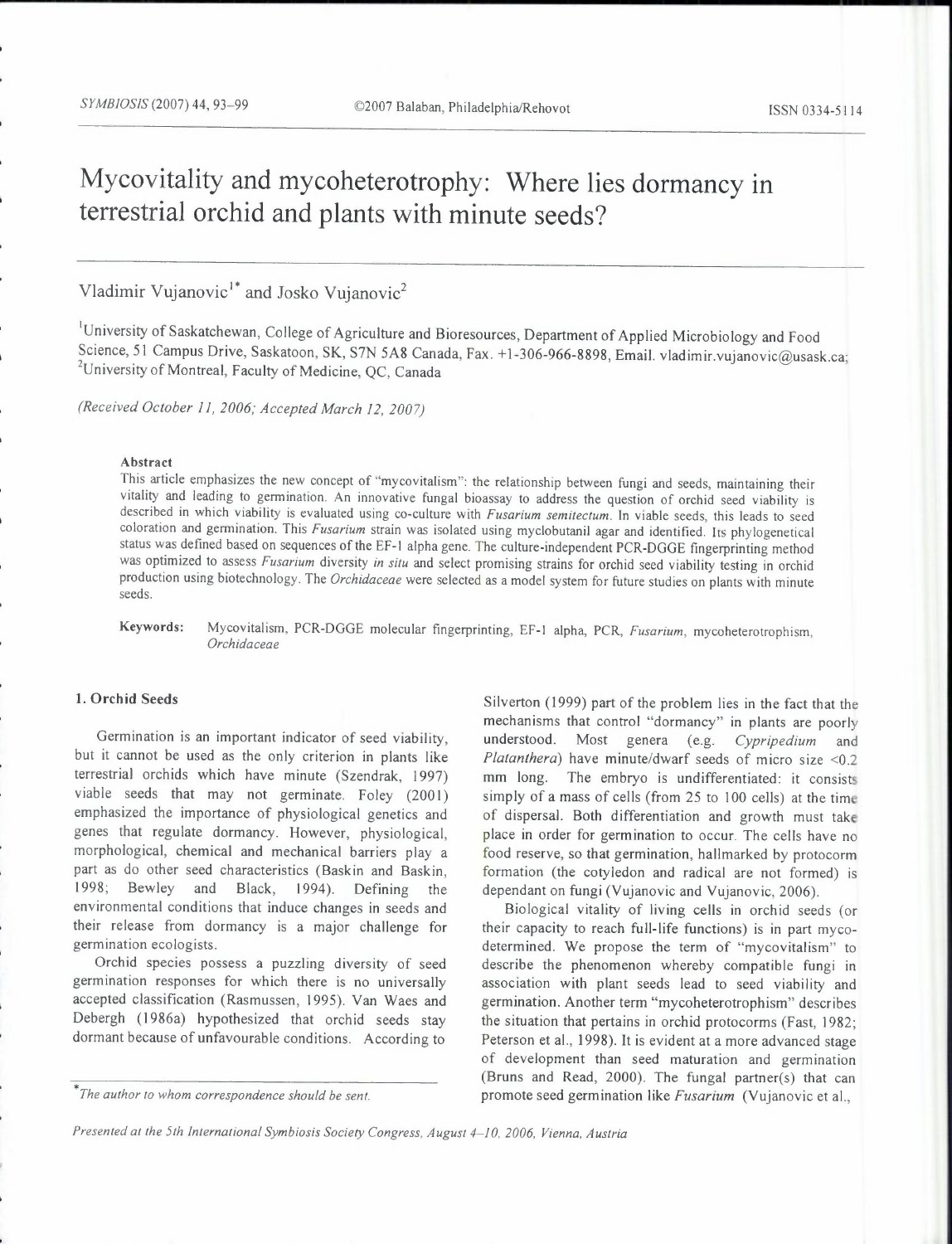

Figure I. (A) *Cypripedium reginae* seed coloration, and (B) germination in co-culture, with (C) *Fusarium semitectum* wild strain *in vitro* (reprinted from Vujanovic et al., 2000).

2000) is not necessarily the fungal symbiont that is active in the "mycoheterotrophism" stage in the protocorm (Fig. I).

At the "mycovitalism" stage, the fungal partner(s) seems to be functionally less specific than at the "mycoheterotrophism" stage (Shefferson et al., 2005; Taylor et al., 2002). This may provide an evolutionary advantage for the seeds, allowing them to meet an omnipresent fungal partner(s) such as *Fusarium* in the critical period of seed dispersal. This could be important for terrestrial orchids' adaptability and ability to colonize poor soil or disturbed land as a member of the pioneer vegetation. Some true mycorrhizal *(Rhizoctonia-like)* fungi could act at both mycovitalism and mycoheterotrophism stages in an orchid's developmental chronosequences, from seed germination to protocorm formation and full plant maturity (Fig. 2). Thus, under conductive environment conditions (Shimura and Koda, 2005), whether seed from a same population or genotype come in contact with a compatible fungal strain(s) *in situ* could determine if germination will occur in a single season or after several years.

From a biotechnological standpoint, it is important to concentrate on the fungal partners involved in mycovitality or germination events, as they have never been studied appropriately. Using orchids as a model system should enable a better understanding of the co-evolutionary processes involving mycovitalism in plants with small or minute seeds.



Figure 2. (A) Development of protocorms and young seedlings in co-culture, with (B) compatible *Rhizoctonia* fungal partner, (C) Anastomosis between hyphae and fusion between plant roots (arrows), and (D) details of fungal pelotons formation (arrows) in roots of *Cypripedium in vitro.*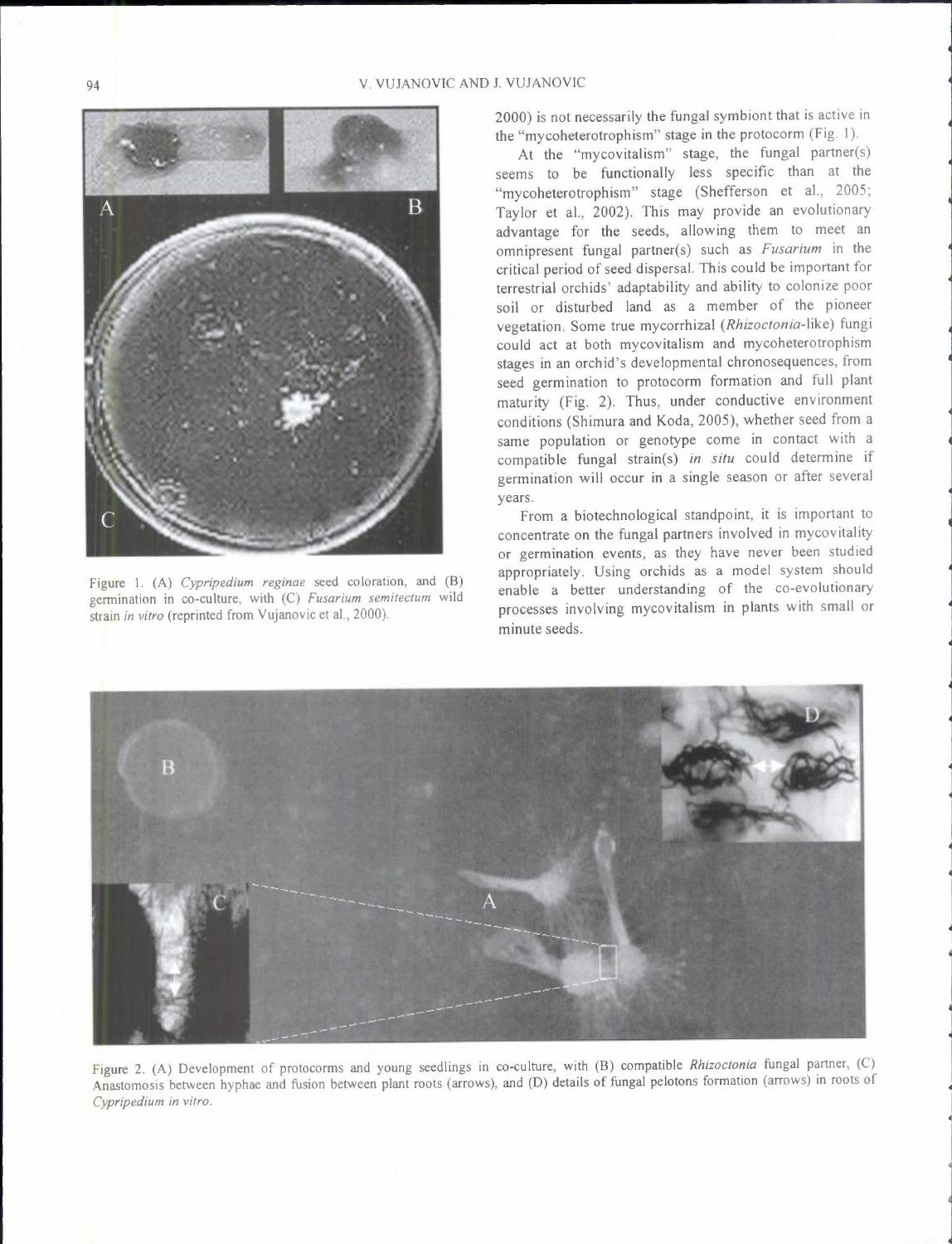## 2. Seed Germination in Orchids

The assessment of seed viability using fungi that colour seeds (Mycock and Berjak, 1995) was investigated and applied in biotechnology for the first time by Vujanovic et al. (2000). Mycorrhizologists demonstrated for some orchids that seed germination *in vitro* could easily be brought about by culturing seeds with specific fungi, e.g. *Rhizoctonia* sp. isolated from orchid mycorrhiza, roots and protocorms (Smreciu and Currah, 1989; Zelmer and Currah, 1997; Zettler, 1998). However, this co-culture germination method did not greatly increase the rapidity or proportion of seeds that germinated, reflected by the seed germination count (SGC). Symbiotic germination could take from a month or two to a year depending on the orchid species or seed lot (Arditti et al., 1990) and the ability of the specific fungal isolate to induce germination (Zettler, 1997). Other saprophytic, endophytic or non-mycorrhizal fungi are frequently isolated from orchid roots and protocorms. These include seed-born *Alternaria, Cladosporium, Cylindrocarpon, Fusarium, Trichoderma,* etc. but their role in orchid germination is unclear (Bernard, 1900; Currah et al., 1989; Zelmer, 1994).

*Fusarium* spp. are very common, occurring in many plants and soils (Nelson et al., 1981). They are red-pigment producers (Gordon, 1952). Some cause plant diseases while other are competitive with pathogenic fungi (Garcia-Romera et al., 1998) and some produce plant growthpromoting substances like gibberelin (Domsch et al., 1980). Red-pigment producing *Fusarium* sp. are reported to induce red staining and enlargement of healthy soybean seeds in the field (Clear et al., 1989). During a survey of microorganisms associated with terrestrial orchid species, a *Fusarium* isolate was found associated with red staining in the protocorms of *Cypripedium reginae, in situ.* The possibility that this isolate could stain viable orchid embryos *in vitro* and stimulate their seed germination was hypothesized. A study by Vujanovic et al. (2000) demonstrated the ability of this *Fusarium* to promote orchid seed coloration and germination (Fig. 1).

A bioassay was developed, using the *Fusarium* isolate (MT-0/258) from the protocorm of C. *reginae,* for assessing orchid seed viability. This bioassay was compared with the standard seed staining that used chemical procedures *in vitro,* i.e. ITC and acid Fuchsin (AF). The efficiency of the bioassay was similar to those of AF for C. *reginae,* C. *parviflorum* and *P. grandiflora;* and both were superior to TTC (Vujanovic et al., 2000). Our results clearly showed that the Red *Fusarium* bioassay, that involves the staining of viable terrestrial orchid seeds, could be an alternative to the standard chemical methods (Van Waes and Debergh, 1986b; Singh, 1981; Lauzer et al., 1994). Moreover, the bioassay is more appropriate for embryo viability estimation after prolonged chemical pretreatment of orchid seeds, which is needed to promote

germination of dormant seeds (Malmgrem, 1996). We also obtained *in vitro* seed germination of C. *reginae* using the same *Fusarium* isolate. These studies confirmed Bernard's (1900) early results, which indicated that *Fusarium* sp. could promote orchid seed germination. Our results confirm that in addition to *Rhizoctonia,* non-mycorrhizal fungi may also be involved in germination.

#### 3. Identity of the Fusarium Isolate

To study *Fusarium* biodiversity, Vujanovic et al. (2002) developed a genus-specific (selective) myclobutanil agar (MBA) medium for the isolation of *Fusarium* species occurring in plant roots or soil samples. The high phenotypic plasticity and variations in morphological characters render the task of species identification difficult (Gerlach and Nirenberg, 1982; Nelson et al., 1983). Therefore, it was necessary to develop a simple and reliable method to characterize *Fusarium* biodiversity samples.

A culture-independent PCR-denaturing gradient gel electrophoresis (DGGE) assay to assess *Fusarium*  biodiversity from environmental samples was developed by our research group (Yergeau et al., 2005). *Fusarium*specific PCR primers (Alfiel and Alfie 2) targeting a specific region of EF-1 alpha gene were designed. Their specificity against genomic DNA extracted from a large collection of closely related and distant organisms was tested (Vujanovic et al., 2006; Yergeau et al., 2005). The accuracy and separation potential of DGGE was tested over a range of twenty-one *Fusarium* species composed of 40 different isolates. The technique distinguished between most species and also between different formae speciales of *F. oxysporum.* Genomic DNA was extracted from fieldgrown plants naturally infested with *Fusarium* species, submitted to PCR amplification and DGGE analysis. Results indicated that the obtained DNA sequences were all affiliated with *Fusarium* species, clearly supporting the specificity and usefulness of this approach to study *Fusarium* species diversity from environmental samples.

The red-pigment producing strain of *Fusarium* (MT-0/258) that promotes germination in orchids has been identified as *F. semitectum* (Vujanovic and Vujanovic, 2006). Using the approach described by Vujanovic et al. (2006), the phylogenetical position of this *Fusarium* strain based on the EF-1 alpha gene (Fig. 3) was determined (Vujanovic and Vujanovic, 2006). The *F. semitectum* MT-0/258 forms a separate clade which is close to the clade of sister *F. acuminatum* and *F. sambucinum,* for which a phenotypic distinction was difficult. Following the procedure of PCR-DGGE methods described by Yergeau et al. (2005), the fungus was then recognized from roots of C. *regine.* The distinctive band of *F. semitectum* was specifically identified by its different migration position on the gel in comparison with *F. sambucinum, F. scirpi,*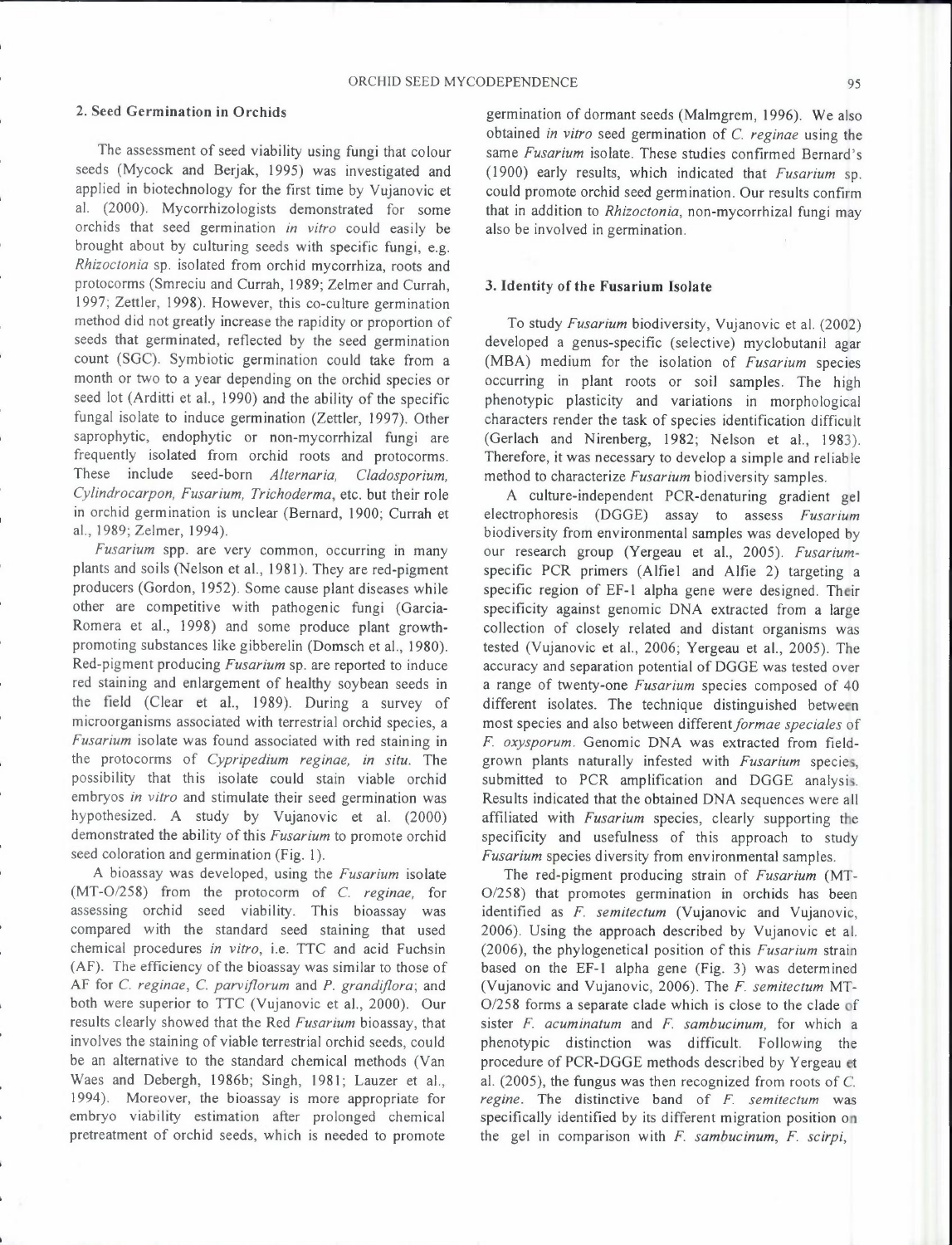

Figure 3. Unrooted distance tree showing the similarity between EF-1 alpha gene sequences obtained from 20 *Fusarium* strains and indicating the position of *F. semitectum* (MT-0/258) used in our bioassay. The values of the bootstrap analysis (1,000 repetitions) are given at the nodes. Molecular marker: (I) *F. subglutinans* (UG6), (2) *F. sambucinum* (University of Montreal MT-F 148) and (3) *F. solani*  (MT-F240). MT: University of Montreal, QC, Canada; FRC: Fusarium Research Center, Pennsylvania State University, Philadelphia, PA, USA; UG: University of Guelph, Guelph, Ont., Canada; ATCC: American Type Culture Collection, Manassas, VA, USA; M: McGill University, Montreal, QC, Canada; US: Connecticut Agricultural Experimental Station, New Haven, CT, USA.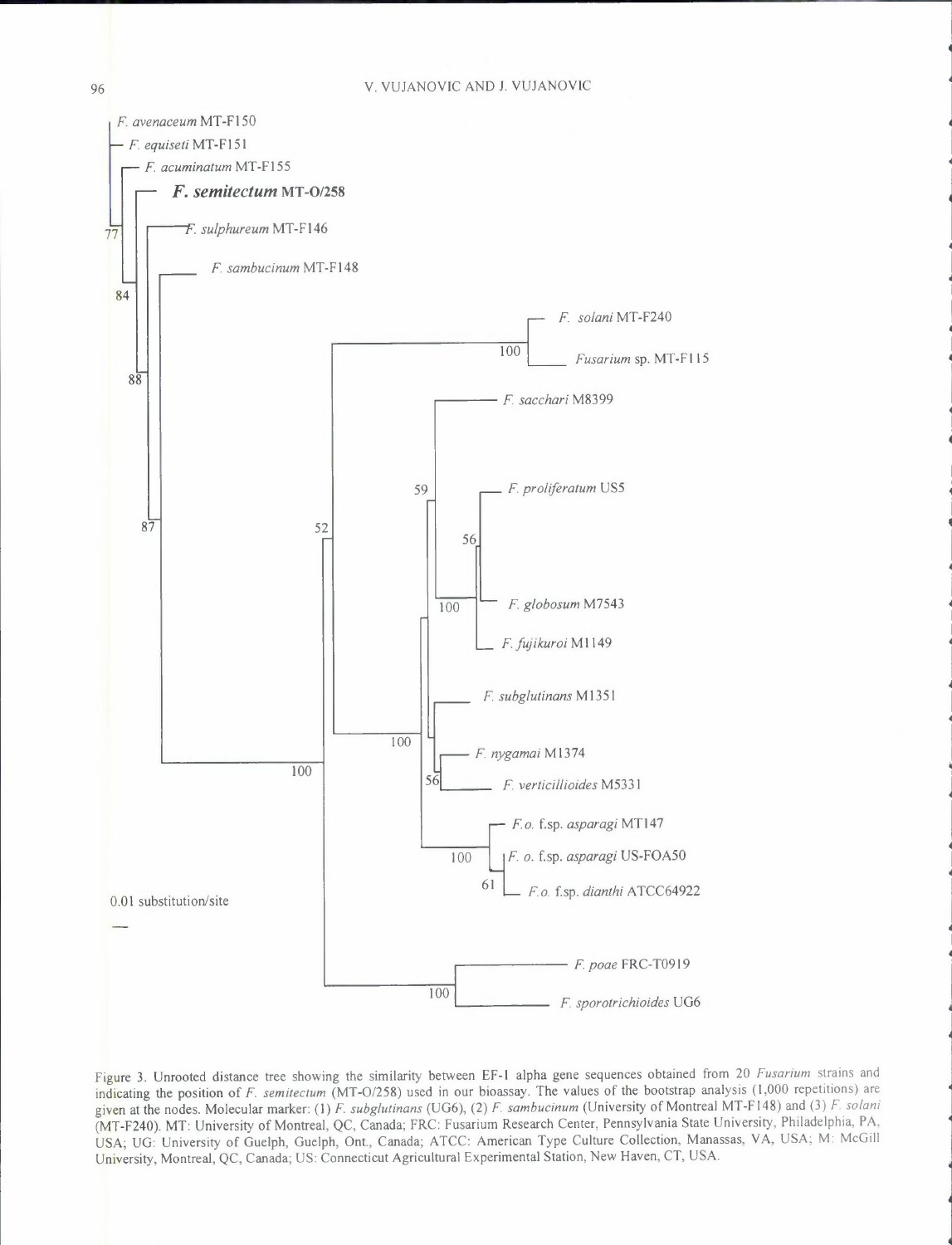ORCHID SEED MYCODEPENDENCE 97



Figure 4. DGGE separation of EF-1 alpha gene amplicons for 6 *Fusarium* isolates: (a) *F. sambucinurn* (MT-Fl49); (b) *F. scirpi* (MT-Fl53); (c) *F. sernitecturn* (MT-Fl44); (d) *F. verticillioides* (M-5331); (e) *Fusarium* sp. (MT-Fl 15); (f) *F. solani* (MT-F240). Molecular marker:(!) *F. subglutinans* (UG6), (2) *F. sambucinurn* (University of Montreal MT-Fl48), (3) *F. solani* (MT-F240). MT: University of Montreal, QC, Canada; FRC: Fusarium Research Center, Pennsylvania State University, Philadelphia, PA, USA; UG: University of Guelph, Guelph, Ont., Canada; ATCC: American Type Culture Collection, Manassas, VA, USA; M: McGill University, Montreal, QC, Canada; US: Connecticut Agricultural Experimental Station, New Haven, CT, USA.

*F. verticillioides; Fusarium* sp. (MT-Fl 15) and *F. solani*  also present in orchid roots, as shown in Fig. 4. Subsequent band extraction and sequencing (EF-1 alpha gene), as well as sequence analysis, when compared with GenBank databases, confirmed the efficacy of the two complementary (phylogenetical and DGGE) proposed methods to discriminate *Fusarium* species. This protocol confirmed clearly that *F. semitectum* in orchids belongs to the Red *Fusarium* group (Vujanovic et al., 2006), whose members are known as pigment producers (Gordon, 1952).

## **4. Discussion**

Our results led to the conclusion that *Fusarium semitectum,* as an orchid endophyte, can recognize viable orchid embryos and induces staining and germination. By promoting *Cypripedium* germination, *F. semitectum* MT-0/258 compatible isolates have demonstrated the existence of mycovitalism. The percent of induced stain and germination was (for C. *reginae,* C. *parviflorum,* and *P. grandiflora)* indirectly proportional to the sodium hypochlorite pretreatment duration (Vujanovic et al., 2000). The advantage of the bioassay, compared to the chemical procedure, is that it can be used to study the pretreatment effects on seed germination, such as decreased embryo vigour during longer sterilizing treatments. In addition to being more sensitive, it is also a non-cancerigenic method contrarily to many chemical dyes. Furthermore, this nondestructive approach induces both viable seed coloration and germination and thus can differentiate with more

specificity viable from non-viable seeds. The widespread use of the bioassay staining procedure for orchid seed viability testing requires research on factors such as fungal specificity and optimization of the test (Zettler, 1997). The efficiency and efficacy of the three available staining methods  $[Fusarium-bioassay (+) with TTC (+) and AF (-)]$ should be evaluated on various orchid taxa. Our new bioassay approach could also be applied to other plants with tiny seeds that are important in horticulture or agriculture.

The recent North American strategy for orchid conservation proposes the symbiotic method for orchid seed germination (Peterson et al., 1998; Zettler, 1998). In the light of our results, special attention should now be paid to saprophytic and endophytic fungi (including *Fusarium* sp.) that could be important in mycovitality. Like the symbiotic *Rhizoctonia,* they may play a role *in situ* and/or *in vitro*  growth of orchids that will develop "mycoheterotrophism" later on.

## **5. Conclusions**

This integrated approach, combining fungal isolation using *Fusarium-specific* myclobutanil agar (MBA) medium, fungal phylogenetical analyses using EF-1 alpha gene, fungal assessment using DGGE fingerprinting molecular analyses and bioassay using *F. semitectum* coculture *in vitro,* is proposed as a powerful tool to: a) distinguish and select specific fungal strains, b) characterize potential fungal strains for orchid biotechnology production, c) to induce seed coloration and germination, d)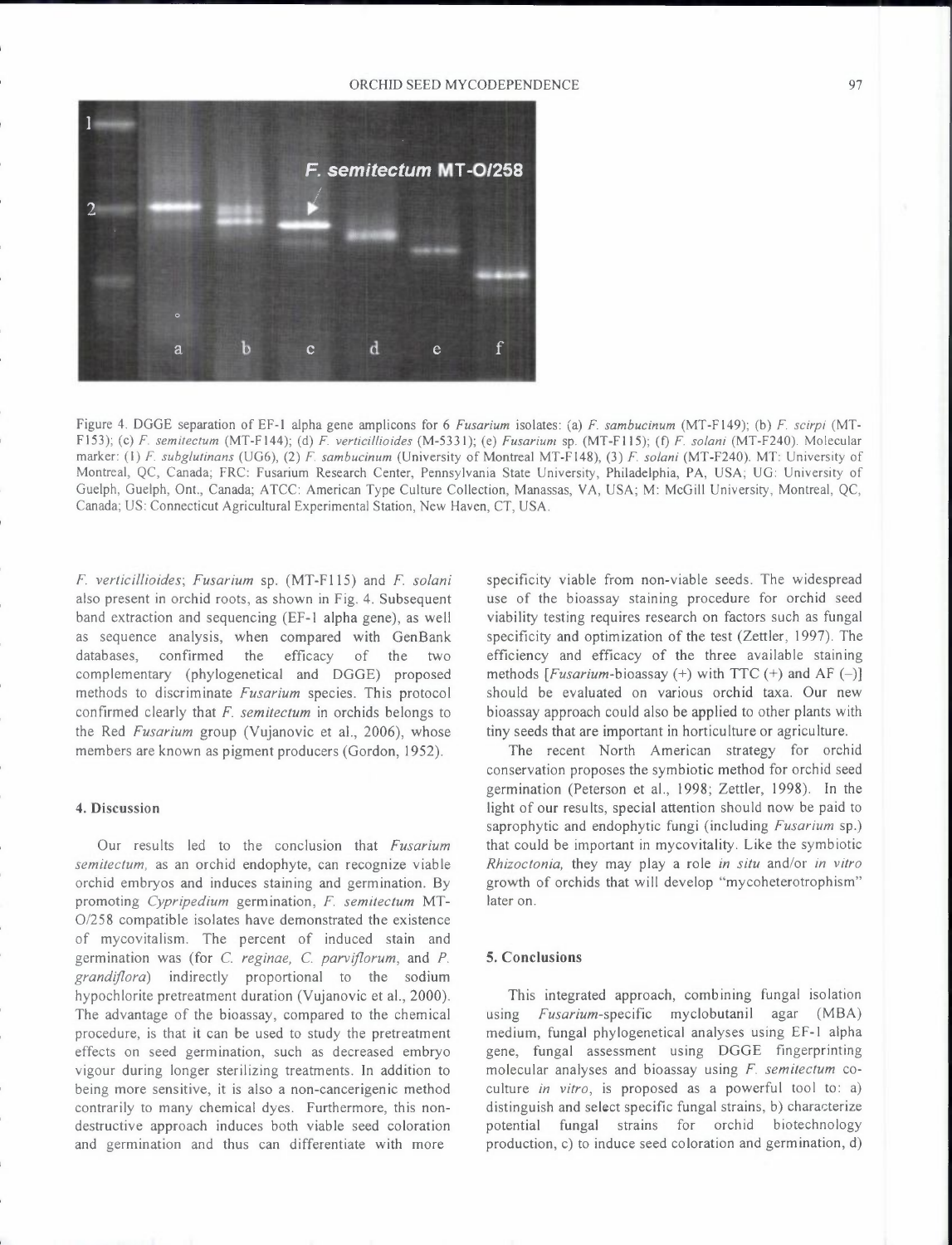evaluate host-fungus relationships, seed *mycovitality* and *mycoheterotrophy* in plants, and e) assess their dispersion and dynamics *in situ.* These techniques could be optimized, enlarging the spectrum of fungal candidates valuable in current efforts to preserve orchids and develop an appropriate biotechnology for their *in vitro* germination, growth and production.

The mycoheterotrophism in orchid plants follows seed germination and appears during the first protocorm formation and lasts throughout plant maturation (McKendrick, 2002). However, it is unclear whether orchids at the mycovitalism stage are involved in a truly mutualistic symbiotic relationship. Nevertheless, it seems that seed-borne *Fusarium* sp. may be dispersed with minute orchid seeds, as vectors, and in a second phase maintain viability and enhance orchid seed germination. The ultimate question arises: "Where does dormancy lie in terrestrial orchid plants with minute seeds?". This question is still a bit of a "mystery" in orchids, a group of plants that has evolved an incredible diversity over a short evolutionary period, and has dispersed throughout all terrestrial ecosystems. This question awaits further scientific exploration.

## **Acknowledgments**

The authors thank D. Barabé and M. St-Arnaud (IRBV) for useful discussions and inspiring collaborations within the specified part of this work. Thanks also to E. Y ergeau for designing parts of the experiment and for technical assistance and W. Elmer (Connecticut Agricultural Experimental Station, New Haven, Connecticut, U.S.A) for providing various *Fusarium* strains.

#### REFERENCES

- Arditti, J., Ernst, R., Yam, T.W., and Glabe, C. 1990. The contribution of orchid mycorrhizal fungi to seed germination: A speculative review. *Lindleyana* 5: 249-255.
- Baskin, C.C. and Baskin, J.M. 1998. *Seeds: Ecology, Biogeography, and Evolution of Dormancy and Germination.*  Academic Press, San Diego, CA.
- Bernard, N. 1900. Sur quelques germinations difficiles. *Revue Generate de Botanique* **12:** 108-120.
- Bewley, J.D. and Black, M. 1994. *Seeds-Physiology of Development and Germination.* Plenum Press, New York.
- Bruns, T.D. and Read, D.J. 2000. *In vitro* germination of nonphotosynthetic, myco-heterotrophic plants stimulated by fungi isolated from the adult plants. *New Phytologist* **148:** 335- 342.
- Clear, R.M., Nowicki, T.W., and Daun, J.K. 1989. Soybean seed discoloration by *Alternaria* spp. and *Fusarium* spp., effects on quality and production of fusariotoxins. *Canadian Journal of*
- *Plant Pathology* **11**: 308-312.<br>Currah, R.S., Smreciu, E.A., and Hambleton, S. 1989. Mycorrhizae and mycorrhizal fungi of boreal species of

*Platanthera* and *Coeloglossum* (Orchidaceae). *Canadian Journal of Botany* 68: 1171-1181.

- Fast, G. 1982. European terrestrial orchids. Symbiotic and asymbiotic methods. In: *Orchid Biology, Reviews and Perspectives JI.* Arditti, J., ed. Comstock Publishing Associates, Ithaca, US, pp. 326-329.
- Foley, M.E. 2001. Seed dormancy: an update on terminology, physiological genetics, and quantitative trait loci regulating germinability. *Weed Science* 49: 305-317.
- Garcia-Romera, I., Garcia-Garrido, J.M., Martin, J., Fracchia, S., Mujica, M.T., Godeas, A. and Ocampo, J.A. 1998. Interactions between saprotrophic *Fusarium* strains and arbuscular mycorrhizas of soybean plants. *Symbiosis* 24: 235-246.
- Gerlach, W. and Nirenberg, H. 1982. *The Genus Fusarium a Pictorial Atlas.* Mitteilungen aus der Biologischen Bundesanstalt fiir Land und Forstwirtschaft, Berlin Dahlem, Germany.
- Gordon, W.L. 1952. The occurrence of *Fusarium* species in Canada. II. Prevalence and taxonomy of *Fusarium* species in cereal seed. *Canadian Journal of Botany* 32: 209-250.
- Lauzer, D., St-Arnaud, M., and Barabé, D. 1994. Tetrazolium staining and *in vitro* germination of mature seeds of Cypripedium acaule (Orchidaceae). Lindleyana 9: 197–204.
- *Malmgrem, S. 1996. Orchid propagation: theory and practice. In: North American Terrestrial Orchids: Propagation and Production.* The Proceedings. Allen, C., ed. pp. 63–72.
- McKendrick, S.L., Leake, J.R., Taylor, D.L., and Read, D.J. 2002. Symbiotic germination and development of the mycoheterotrophic orchid *Neottia nidis-avis* in nature and its requirement for locally distributed *Sebacina* spp. *New*
- *Phytologist* **154:** 233-247. Mycock, D. and Berjak, P. 1995. The implications of seedassociated mycotlora during storage. In: *Seed Development and Germination.* Kigel, J. and Galili, G., eds. Marcel Dekker Inc, New York, US, pp. 747-767.
- Nelson, P.E., Toussoun, T.A., and Cook, R.J. 1981. *Fusarium:*  diseases, biology and taxonomy. The Pennsylvania State University Press, University Park, PA. Nelson, P.E., Toussoun, T.A., and Marasas, W.F.O. 1983.
- *Fusarium* species: an illustrated manual for identification. The Pennsylvania State University Press, University Park, PA.
- Peterson, R.L., Uetake, Y., and Zelmer, C. 1998. Fungal symbioses with orchid protocorms. *Symbiosis* 25: 29-55.
- Rasmussen, H.N. 1995. *Terrestrial Orchids from Mycotrophic Plant.* Cambridge University Press, Melbourne, Australia.
- Shefferson, R.P., Weiß, M., and Taylors, D.L. 2005. High specificity generally characterizes mycorrhizal association in rare lady's slipper orchids, genus *Cypripedium. Molecular Ecology* **14:** 613-626.
- Shimura, H. and Koda, Y. 2005. Enhanced symbiotic seed germination of *Cypripedium macranthos* var. *rebunense*  following inoculation after cold treatment. *Physiologia Plantarum* 123: 281-287.
- Singh, F. 1981. Differential staining of orchid seeds for viability testing. *American Orchid Society Bulletin* 50: 416-418.
- Silverton, J. 1999. Seed ecology, dormancy, and germination: a modem synthesis from Baskin and Baskin (Book Review). *American Journal of Botany* 86: 903-905.
- Smreciu, E.A. and Currah, R.S. 1989. Symbiotic germination of seeds of terrestrial orchids of the North America and Europe. *Lindleyana* **1:** 6-15.
- Szendrak, E. 1997. Asymbiotic *in vitro* seed germination, micropropagation and scaning electron microscopy of several temperate terrestrial orchids ( *Orchidaceae ).* Ph.D. Dissertation,